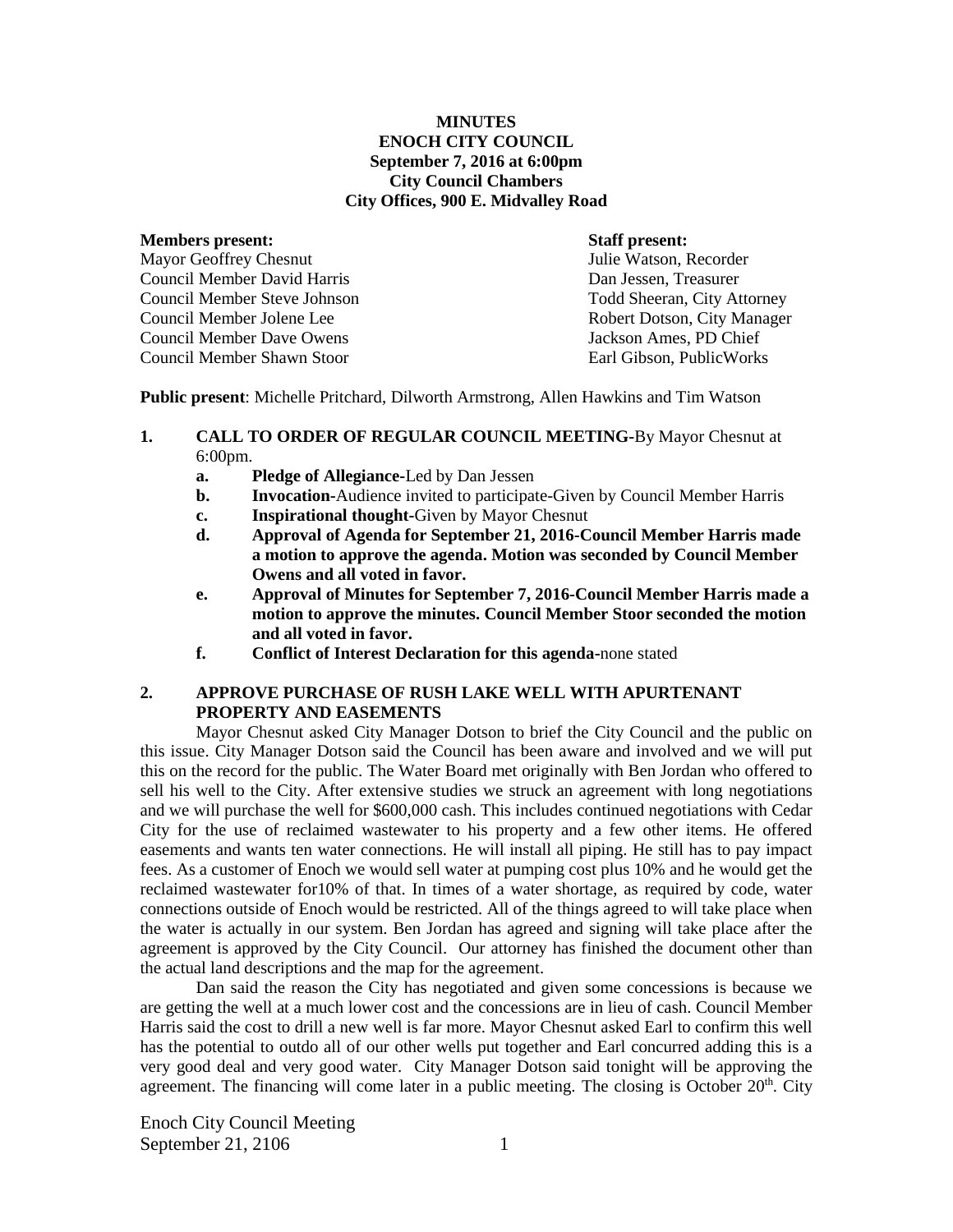Engineer, Tim Watson commented this is currently irrigation use only and is not in the same class as culinary wells although it will be updated to culinary standards later. The financing of this will be discussed in a public meeting because we are expending public money. **Council Member Harris made a motion to approve the agreement with Ben Jordan for the purchase of the well and all appurtenant property and easements. Motion was seconded by Council Member Owens and all voted in favor.**

## **3. REVIEW/DISCUSS REVISED DRAFT OF THE ZONING ORDINANCE, CHAPTER 5**

Mayor Chesnut asked Council Member Harris to review this for the Council and thanked him for shepherding this through the Planning Commission. Council Member Harris said he read the revised document and found a couple of little things we could improve on. The items are more to do with consistency of style and do not change the meaning. He pointed out 5-10 Approval Criteria saying subsections 1 & 2 have headings and 3 does not. City Manager Dotson said we could take off the indent and the number so it matches the structure. Council Member Johnson said on 5-13 he thought we decided to eliminate the time limit conflict. Council Member Harris agreed saying it differentiates when talking about home occupation business which is a one year period. Whereas the land use is "in perpetuity" unless a time limit is imposed. Land use stays with the land so there no real time limit on that unless the City Council sets one for some reason. That would clarify it more and it doesn't change the meaning or intent.

Council Member Lee asked about 5.4 which is referring to a fee for the application. She was told the fees are set in the fee schedule and typically are not listed in the actual ordinance as fees are changed from time to time. She pointed out a few other minor grammatical errors. She asked if it would make more sense to change 5-8 last line to "the" instead of "for". 5-10. There was a discussion of which bodies approve which actions. Council Member Harris said land use is a bigger decision so the City Council is involved. In home occupations City Staff handles most of that with the Planning Commission as the appeal authority for staff decisions. Mayor Chesnut said in 5-10, Part 1 make it clear the Planning Commission recommends and City Council approves under the same criteria. Council Member Lee had other questions about appeal authorities and City Manager Dotson explained the Land Use Appeal Authority which the City has in place per State Code. Council Member Harris said he thinks we can pass this and tonight with these small changes.

#### **4. ORDINANCE NO 2016-09-07-A AN ORDINANCE AMENDING THE ENOCH CITY ZONING ORDINANCE, CHAPTER 5, REGARDING LAND USE CONDITIONAL USES AND HOME OCCUPATION CONDITIONAL USES**

**Council Member Harris made a motion to adopt Ordinance No. 2016-09-07-A an ordinance amending the Enoch City Zoning Ordinance, Chapter 5, regarding land use conditional uses and home occupation conditional uses with the changes as discussed. The motion was seconded by Council Member Owens and a roll call vote was held a follows:**

| <b>Council Member Harris-Yes</b>  | <b>Council Member Stoor-yes</b> |
|-----------------------------------|---------------------------------|
| <b>Council Member Johnson-Yes</b> | <b>Council Member Owens-Yes</b> |
| <b>Council Member Lee-Yes</b>     | <b>Motion passed</b>            |

# **5. DISCUSS WATER BOARD RECOMMENDATION REGARDING CHANGES TO WATER RIGHTS BEING DEEDED IN THE ENOCH CODE OF REVISED ORDINANCES AND PART 14-134 REGARDING SCARCITY OF WATER**

Mayor Chesnut asked Council Member Lee to update the City Council on this. She said the Water Board met and she is impressed with the smart water people we have. She said City Manager Dotson brought the changes to the Water Board and they discussed it and made a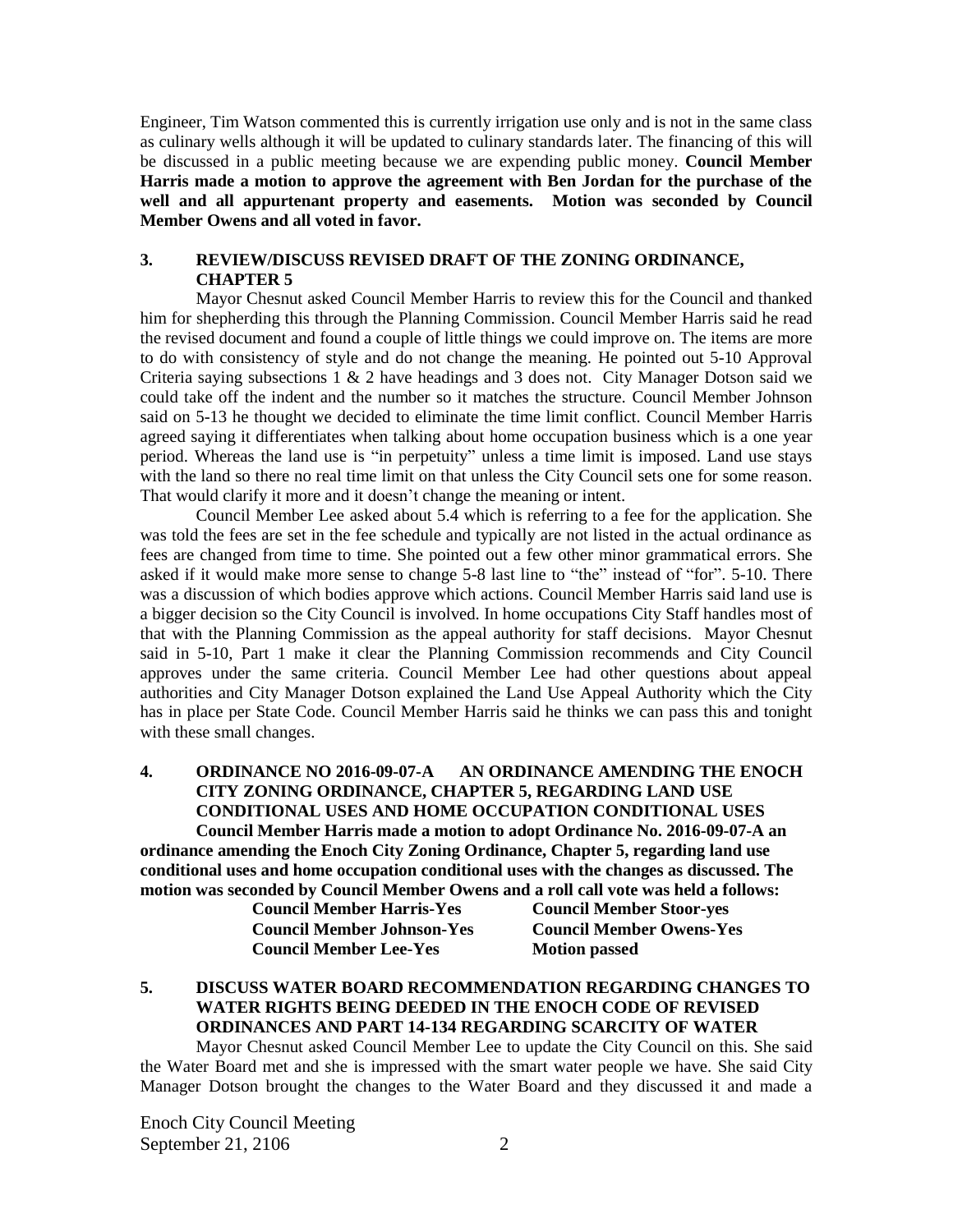recommendation with a couple of changes. City Manager Dotson gave background saying for a long time we have discussed issues that come up over and over again with water. There are two ordinances we are looking at changing. One is here tonight for review and the other, in the Subdivision Ordinance, will go to the Planning Commission and they will recommend to the City Council. There are two parts that address what happens with water. If someone has a parcel in Enoch and they want to hook onto our water system this tells the procedure. In the current ordinance our application is included and we want to take the application out of the ordinance so it can be adapted as needed without having to amend the Code. Also there is nothing in our ordinance that requires them to give the City an acre foot of water and this change adds that and that they pay the fees to transfer the water right. Section 14-134 is to limit the use of water in case of scarcity and is by proclamation now and has to be done every year. The good thing to do, which is more in line with the State and what most cities do, is to add the actual rule about watering restrictions from April through October for no watering between 10am and 6pm to the ordinance. We are adding penalties which give some teeth to the law and will involve the PD.

There was a long discussion about the criminal penalties and who is actually the responsible party. Many examples were given of situations where someone other than the property owner could be at fault however the penalty, as written here, comes back on the owner to be fined or jailed. Mayor Chesnut suggested adding "entities" to the clause listing responsible parties adding his concern is do we hold the abusers responsible or the owner. Council Member Johnson asked if this is better for the City or for residents adding he prefers not to have a water gestapo. City Manager Dotson said this is about water owned by all water users in an effort to stop waste that hurts everyone. Mayor Chesnut said this seems tedious but it is an important principle that if we invoke criminal penalties for deterrence we want to deter the bad actors and in some cases that is not the owner. There was considerably more discussion with many possible scenarios being described. City Manager Dotson said this is based on watering between 10am and 6pm which is the worst possible time to water a lawn. It is about accountability. We don't have anyone to call but the owner who is our customer of record.

 Council Member Stoor said we need to remember this came about as a result of scarcity. Council Member Harris said this is an attempt to put teeth into enforcement. He asked how big a problem has this really been? City Manager Dotson said this sets the standard and tells how we notify violators. We may send out 5-10 letters a year and we knock on doors to talk to people first. If we say it is illegal to waste water then we have to have a penalty. City Attorney Sheeran said he thinks the criminal penalty is harsh and suggested we have a higher monetary penalty. Council Member Lee asked Mayor Chesnut if he believes there should not be a deterrent. He said it should be a deterrent that will be effective. Council Member Lee said we haven't talked about the value of water. Mayor Chesnut maintained the restriction of liberty by criminal prosecution is a dicey thing.

Chief Ames said he perceives that Mayor Chesnut's issue is with who is culpable and he has a simple fix. Obviously we are going to work with the landowner and inform them about the issues with wasting water. We will also inform them they MAY be subject to the following penalties but there is always discretion and room for common sense. Council Member Harris said his idea for penalties regarding water is good old fashioned free market principles. When you use a lot of water you pay more and that is a deterrent in itself. It is easy to enforce because it is metered. The buck stops with the property owner who has responsibility to monitor what goes on with their property. It was noted waste is confined to use between 10am and 6pm and is not about the cost of the water bill. Chief Ames added we are talking about "knowingly" wasting water. Council Member Harris said this is a rare occurrence. Mayor Chesnut said if it is so rare take it out. Council Member Harris said he is fine to take out the criminal part. Council Member Stoor said we need to define scarcity of water and normal use of water. There was much more discussion of various scenarios and how the penalties could possibly be applied and the issues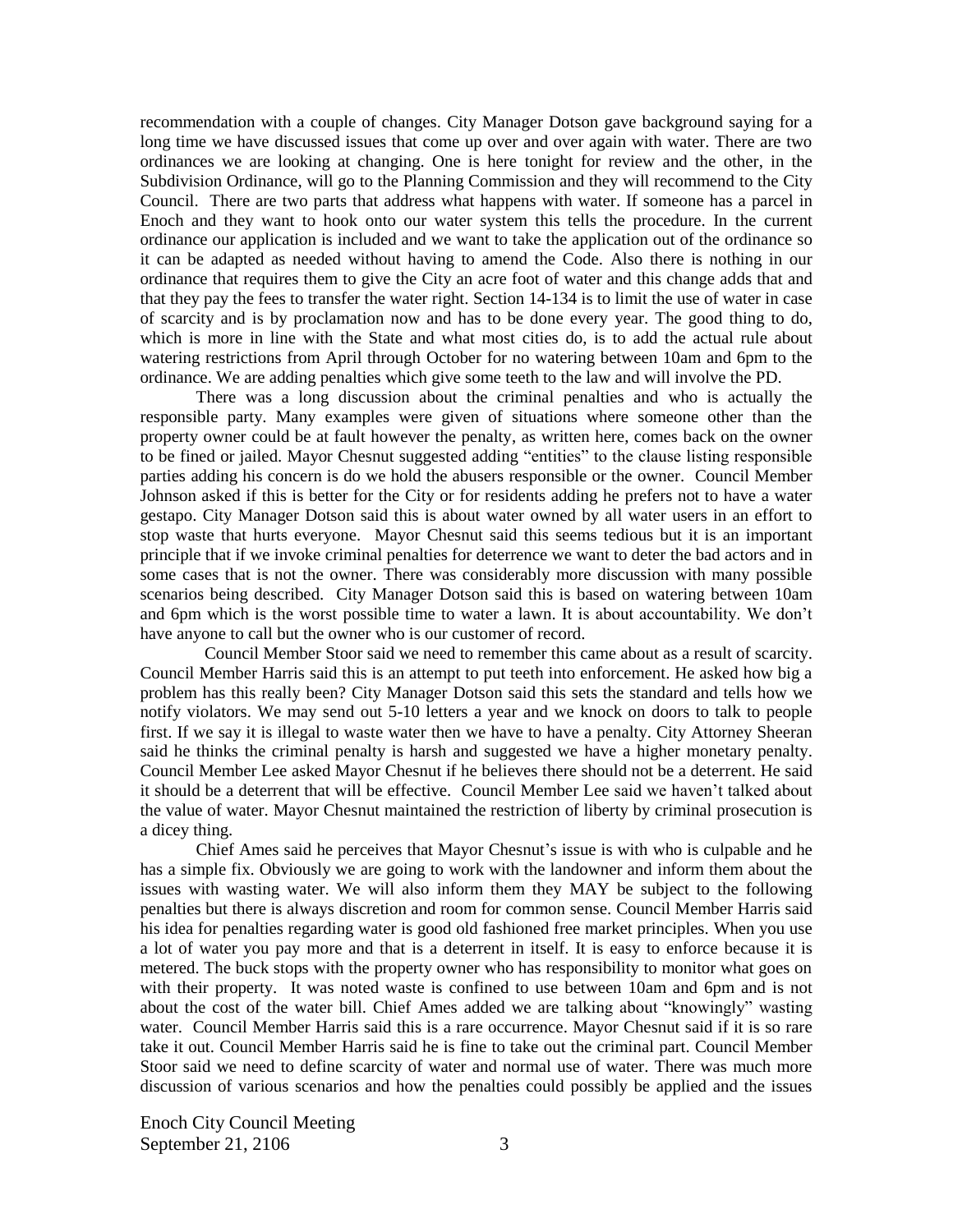with discerning the responsible party for the violation. Mayor Chesnut said remove the criminal element and all would be good. It was noted there could be other reasons for a scarcity of water which could also be the capacity of our water system to serve our residents and not just drought conditions affecting the aquifer. If a dire emergency occurred we could do more to restrict water use. There was more discussion of wording. Council Member Johnson suggested under 14-135 remove word remove the word "needless". Council Member Lee said the very first paragraph was left out of the ordinance. Julie confirmed it was an oversight and needs to be included. Council Member Lee said in the Water Board discussion they removed the 1944 date on water rights and it is an important point of why they did not want to include that.

A discussion of the new Groundwater Management Plan for the Cedar Valley took place. City Manager Dotson told the City Council that at the last ICCC meeting of mayors and county officials it was decided that a committee would be formed to work on the plan. If the stakeholders don't do it then the State Engineer will impose his plan on us. There is much useful information available from the Beryl/ Enterprise management plan. Our situation is different because we have fewer farms and more residences but much we could still learn from their experiences. One offshoot of the plan will be that there are more water rights out there then there is water in the aquifer and some rights will cease to exist; the older the date, the better the water right. Mayor Chesnut clarified that currently developers can bring any water rights in our 73 drainage regardless of date. At some point rights newer than 1944 could stand a chance of being disallowed. That is a projected cutoff for the Groundwater Management Plan. We don't want to take new water if we will lose it.

Council Member Lee asked, as the governing body, do we have a responsibility to add that date back in to protect our rights. All water rights do not have the same value. Maybe the City Council should consider that again on the 1944 date**.** More discussion took place regarding issues with Enoch City taking a position on the date of water rights. It would affect the free market pricing and also could slow development. Dan Jessen added currently we incentivize subdividers to give us their newest water rights so they are rid of them. There was more discussion of the price of water rights and effects on the market. Mayor Chesnut said, the issue is, there is a finite number of older water rights. If we impose a date all will follow suit, the market will skyrocket and it will stop development. Tim Watson said other jurisdictions require water rights or a fee "in lieu" of. Council Member Johnson suggested some language like water rights must be before whatever cut-off date is established by the Groundwater Management Plan. Council Member Lee said it is on public record already and she thinks we have a responsibility to do it. Mayor Chesnut said this decision will have a ripple effect across all municipalities dealing with water in Iron County.

City Manager Dotson said the Water Board decided against it because they want more time to consider options. City Manager Dotson said one member was in favor of protecting the City this way. They did agree to bring it back again for discussion. Mayor Chesnut said it is not a free market when we make a decision to do this. We impact the free market. Dilworth Armstrong of the Water Board said if you take newer rights and State takes them away how will Enoch provide water for the City? You have to set a guideline to protect citizens. If you don't you will get lawsuits and go broke. Water is the most important thing you can keep for the people. We could change things after the Groundwater Management Plan is approved if needed but set it now to protect residents.

Mayor Chesnut said we should not rush into this. With the information we have currently are we really willing to tip the market that way. City Manager Dotson said we may have 42 homes coming in now. Mayor Chesnut said caution is the word and acting now will have implications. Not acting may or may not have an impact. Maybe stopping development is good if it means we have water for current residents. Mayor Chesnut said we may have to do it at some point. Dan said growth needs to be responsible. Tim Watson said water will govern the market